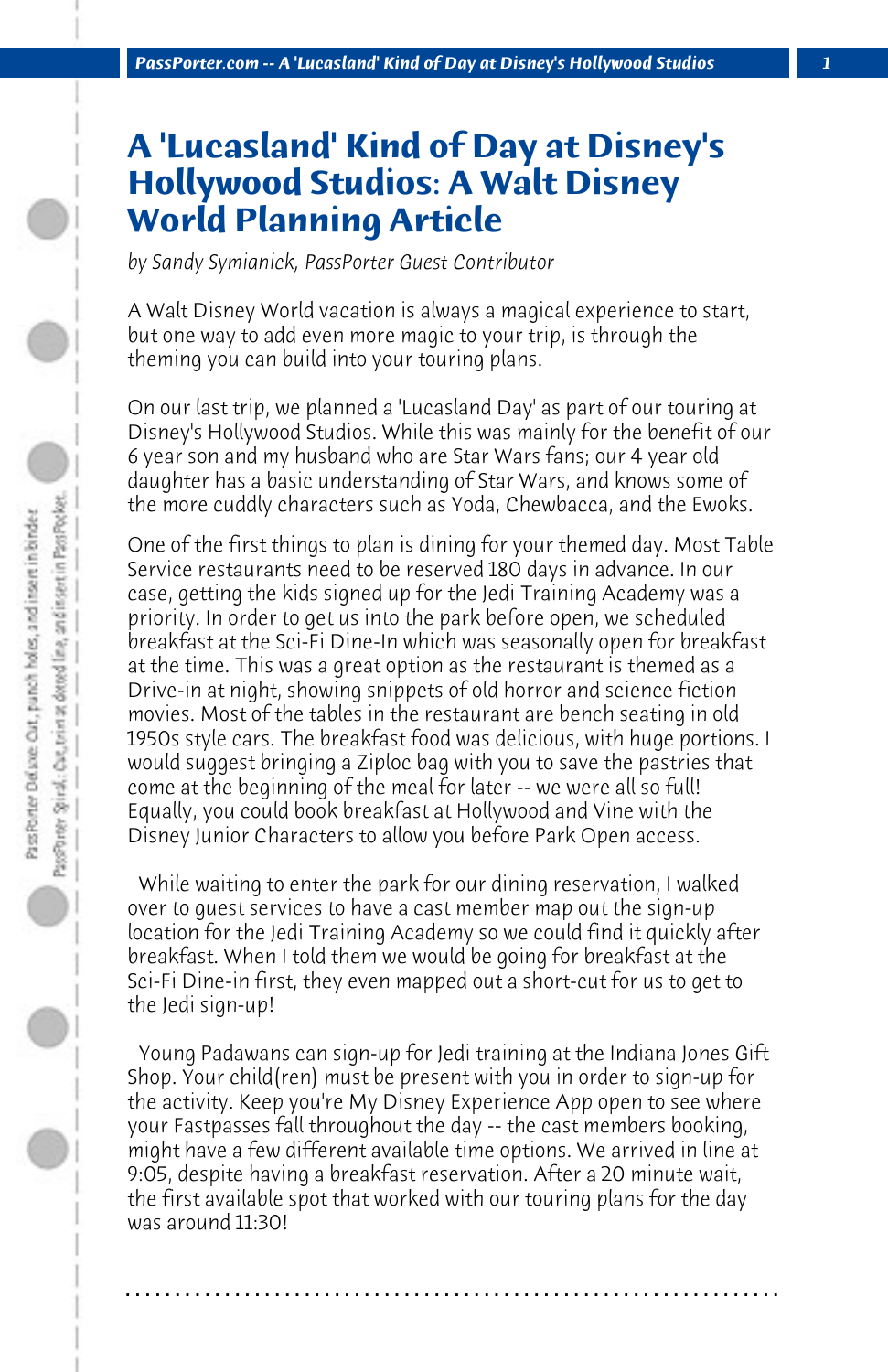With a bit of time to spare, we meandered around the gift shop for a bit looking at the great Indiana Jones gear (who doesn't need a leather wide-brimmed hat!) and then watched Path of the Jedi that was being shown in a theatre nearby. This was a great quick introduction for our daughter to some of the characters in the film, as well as a good way to gauge how she would react to some of the more imposing, villainous characters. We then took in a showing of the Muppets and posed for pictures riding a replica speeder from the Planet of Endor.

 Then, it was time for our first Fastpass of the day on Star Tours! While our son had been tall enough to ride Star Tours on our first trip to Walt Disney World; this was our daughter's first time on the attraction. She loved all the droids in the queue, and thought C3PO was simply hilarious, giggling hysterically whenever he would speak. Often, Star Tours will have reasonable wait times for the stand-by line, and it can be fun to ride it again to see if you get the same voyage or are whisked away to a different planet! We all loved the experience!

 A little word of warning however - the Star Tours attraction exit is through the Tattoine Traders Gift Shop. Any self-respecting Star Wars fan will want to stop and check out all the amazing merchandise. We would suggest building a little time for this into your touring plans. In our case, we knew that the kids could build their own light sabers here, and after 20 minutes of laboring over all the different permutations possible -- we had 2 light sabers built to spec for our little Padawans! Now, you might think me a kill-joy, but I had them shipped to the front of the park for pick up at the end of the day & hellip; I could just see us forgetting one of them somewhere along the way, and didn't want to have our young Jedis turning to the dark side in disappointment over lost light sabers!

 Next, it was off to the Jedi Training Academy meeting area, just outside the Indiana Jones Gift Shop. The kids showed their reservation slips, were lined up according to height, given very cute robes to put on, and then waited. And waited. And waited. Let me put this in perspective: 20-30 little ones all very excited and asked to remain in a line shoulder-to-shoulder, to wait for a prolonged period of time with no interactive queue to keep them entertained & hellip; Please for your own sanity, pack something with you to keep your little ones entertained! Luckily, I had a life-time supply of mini-bottles of bubbles packed in our park touring bag, so the kids were able to hand out a couple of extra bottles to the kids around them to pass the time until the activity began.

 The Jedi Training Academy lasts about 20minutes. The Younglings were paraded from the Indiana Jones Shop to the Jedi Training Academy stage situated next to Star Tours. There, they met the Jedi Masters that

**. . . . . . . . . . . . . . . . . . . . . . . . . . . . . . . . . . . . . . . . . . . . . . . . . . . . . . . . . . . . . . . . . .**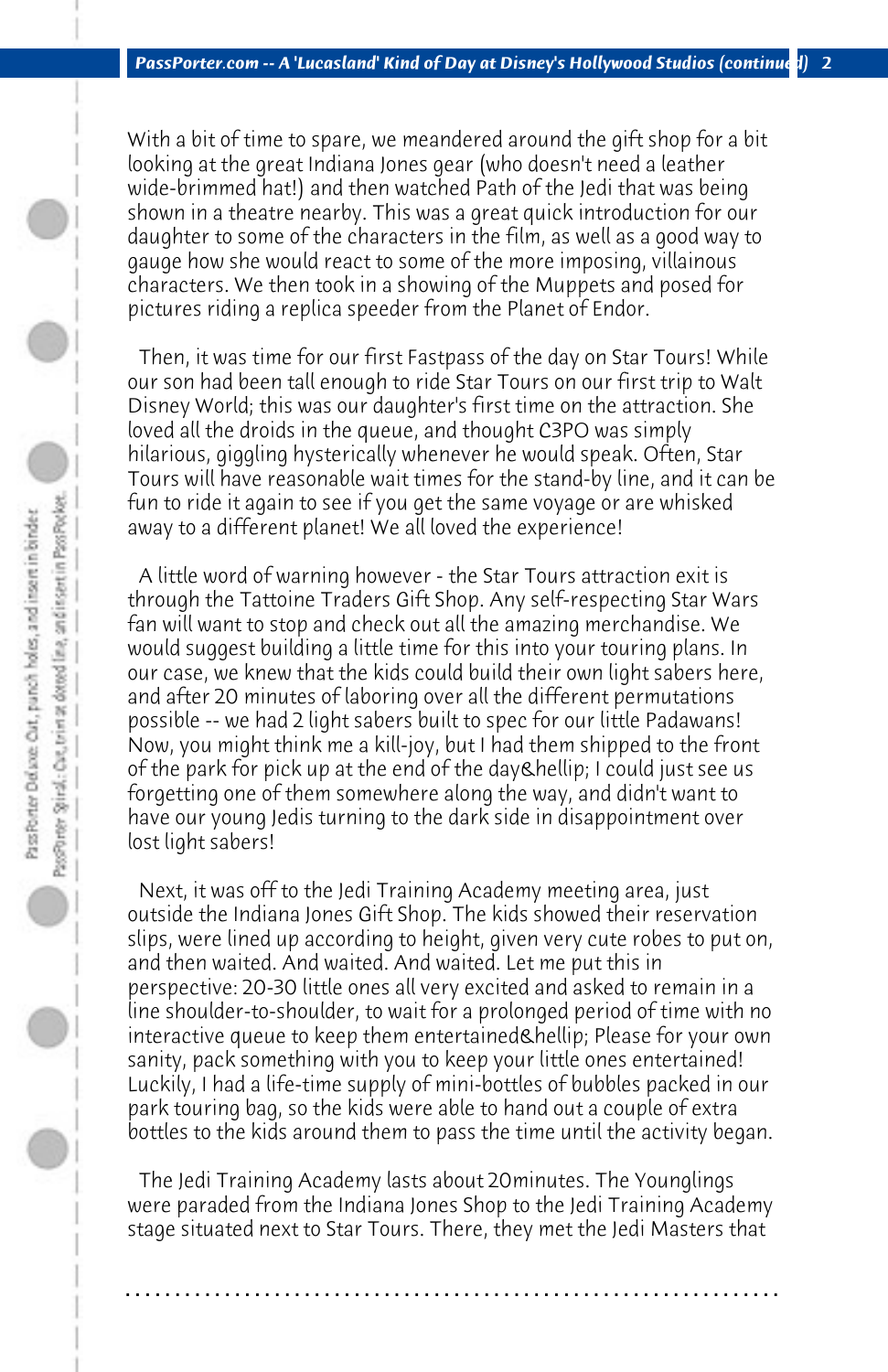would help them through their training. We enjoyed that the Jedi Masters for our particular training sessions were women, putting our daughter who was four at the time completely at ease -- because girls can be Jedis too of course! Then, it was time for them to be hop up onto the stage and take their positions to learn how to properly handle a Light Saber. The story behind the Trials of the Temple, is that Jedis must fight their deepest, darkest fears here -- which explains the appearances made by Darth Vader, Seventh Sister and Darth Maul! Children on the upper level of the stage battled Darth Vader, while children on the lower level battled the Seventh Sister; each with their own turn to battle their Dark Sides with the new Light Saber techniques just learned. While our son whole heartedly enjoyed battling Vader, our daughter was a little too scared and that was okay -- there was a Jedi Master for her to stand behind and who could protect her! At the end of the activity, the kids are each given a Trial of the Temple Certificate to take home with them. This activity is also brilliantly photographed by Disney Photopass Photographers, who will hand out cards to link the event and pictures to your My Disney Experience account.

 Our plan after the Jedi Training had been to sneak into the Indiana Jones Stage Show; but with bathroom breaks and a bit of a snack, we actually just missed the beginning of the showing we wanted to attend, and the theatre was at capacity. And this is where we were Pixie Dusted! As we ran up to the podium, to see if we could get in, one of the cast members told us that they were sorry and that there was no more room. He then asked us if we'd like to go on a mission to help Indy find some of his things that had gone missing! Of course we would! We were handed a treasure map to guide us through the wooded paths next to the Stage Show to hunt for Indy's hat, his satchel, his whip and some TREASURE! Upon finding all the missing items, the cast member handed us a little card with a return time on it and asked if the kids would like to open the next show by going on stage and shouting "Lights, Cameras, Action!!!". Upon return, we were even escorted to reserved seating right up front! (And of course, we forgot to take pictures or a video of this -- we were too excited!)

PassPorter Spiral: Car, trim at deteed line, and insert in Pass Pocket. Pass Porter Deluxe: Out, punch holes, and insert in binder

> The rest of our park touring agenda had included a number of activities in the Launch Bay -- going through the exhibits of Star Wars Movie Memorabilia, meeting Chewbacca and Kylo Ren, and trading with the Jawas if they were there (hence the lifetime supply of bubbles I had been carrying with me that I had hoped we could entice them to trade for) -- all of which fell by the wayside. After a number of days touring the parks, with a very organized touring plan, we had accomplished seeing and doing most of what we had wanted to see and do; and were prepared to cut our losses. It was a lovely day, and before any meltdowns ensued, we heeded the call of the pools and some relaxation

> **. . . . . . . . . . . . . . . . . . . . . . . . . . . . . . . . . . . . . . . . . . . . . . . . . . . . . . . . . . . . . . . . . .**